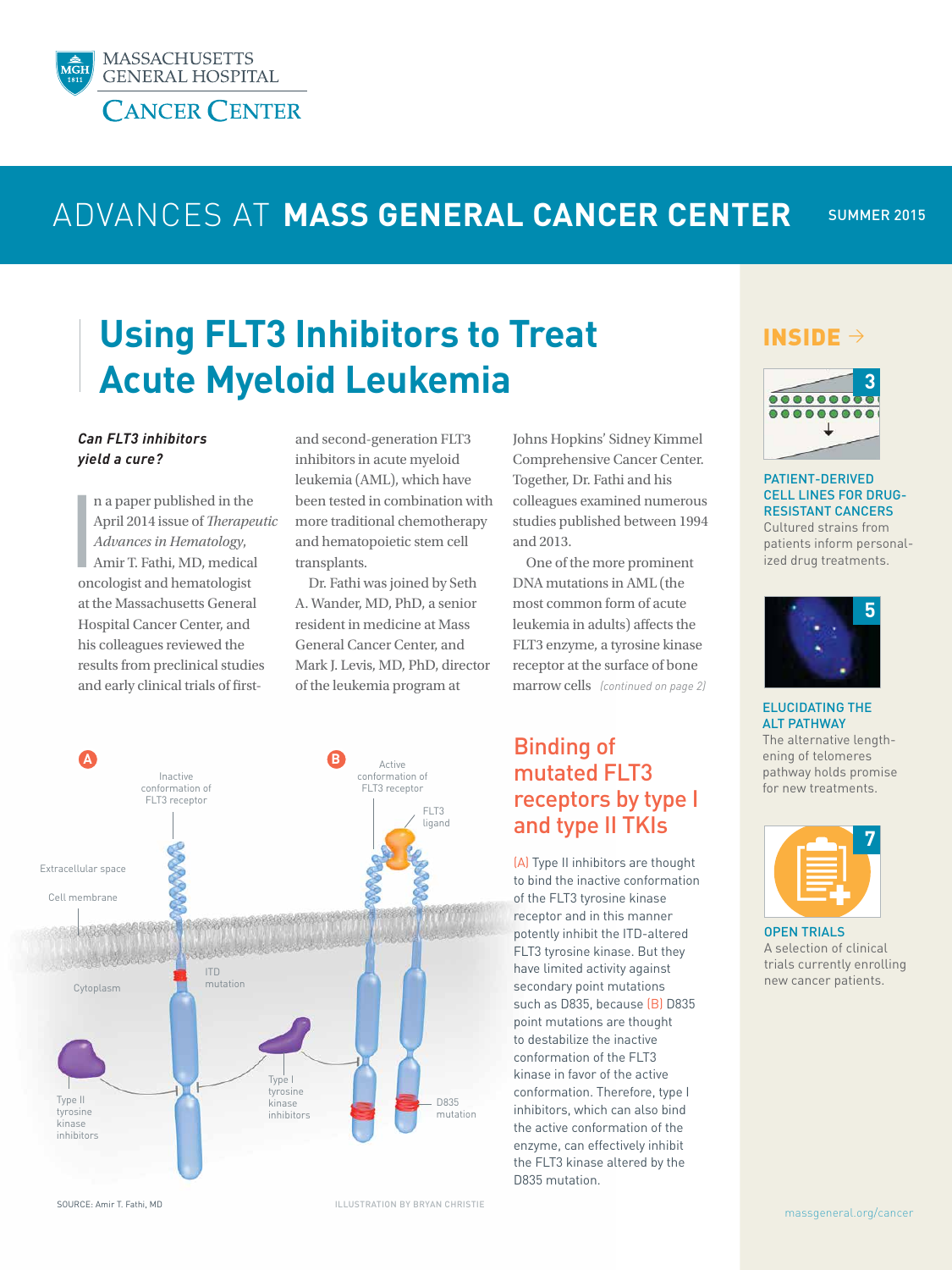# FLT3 structure and function

The FLT3 enzyme is a tyrosine kinase receptor involved in cell cycling whose mutations are commonly seen in acute myeloid leukemia. The schematic below illustrates the structure and function of FLT3, including the sites of the most common activating mutations.



(continued from page 1) usually involved in cell cycling. The mutation results in unregulated activity of the FLT3 enzyme, which causes an uncontrollable replication of leukemic cells, and generally leads to an aggressive form of AML, with frequent relapses and poor prognosis. But Dr. Fathi and his colleagues across the country are studying drugs called FLT3 inhibitors that can effectively suppress the unregulated FLT3 activity in vitro and in vivo, with clinical response in some patients with advanced AML.<sup>1</sup>

### ABERRANT FLT3 SIGNALING

*FLT3* mutations come in two varieties. The more common is the ITD (internal tandem duplication) mutation, which consists of multiple repeats of DNA segments that are inappropriately inserted into the gene. A less common form is a tyrosine kinase domain (TKD) duplication, a point mutation. Both of them lead to abnormal unregulated activation of the FLT3 enzyme, which plays an established role in growth and differentiation of hematopoietic precursor cells. Normal FLT3 enzyme

must bind to a FLT3 ligand to become activated, but the mutated FLT3 is less dependent on the ligand, and this can lead to an uncontrollable proliferation of cells.

Early FLT3 inhibitors, including sunitinib, midostaurin and lestaurtinib, were not initially designed to target FLT3. These drugs inhibit other key enzymes in cancer, but were later found to also inhibit FLT3. Sunitinib and lestaurtinib, as well as other early FLT3 inhibitors, ultimately were limited in their clinical impact, because of suboptimal pharmacokinetics and drug metabolism, non-sustained FLT3 inhibition or drug toxicity.<sup>2</sup> These early suboptimal results from clinical trials nevertheless were not wholly discouraging. The studies offered molecular insights that allowed researchers to better understand

<sup>1</sup> Wander, Seth A., Mark J. Levis and Amir T. Fathi, "The Evolving Role of FLT3 Inhibitors in Acute Myeloid Leukemia: Quizartinib and Beyond," *Therapeutic Advances in Hematology,* vol. 5, no. 3 (2014): 65.

2 Fathi, Amir, and Mark Levis, "FLT3 Inhibitors: A Story of the Old and the New," *Current Opinion in Hematology,* vol. 18, no. 2 (2011): 71–76.

FLT3 pathobiology and design FLT3 inhibitors that more narrowly targeted the FLT3 enzyme with greater potency and duration and lower toxicity. In addition, some older, less selective FLT3 inhibitors, such as midostaurin and sorafenib, are still under clinical study and may have a future role in AML.

A newer, more selective agent, quizartinib, was identified as particularly effective in patients with *FLT3-ITD* mutations. In one study of patients over 60 years of age with relapsed or refractory AML, those with the *FLT3-ITD* mutation demonstrated 54 percent composite complete remission following treatment, a very high rate of single-agent remission for the test group. A significant number of these patients were able to successfully receive hematopoietic stem cell transplants. Similarly, a second cohort, consisting of patients aged 18 or older who had relapsed or were refractory to second-line treatment or transplants, and had the *FLT3-ITD* mutation, demonstrated a 44 percent composite complete remission rate. A separate compound, PLX3397, has also

 $\mathcal{P}$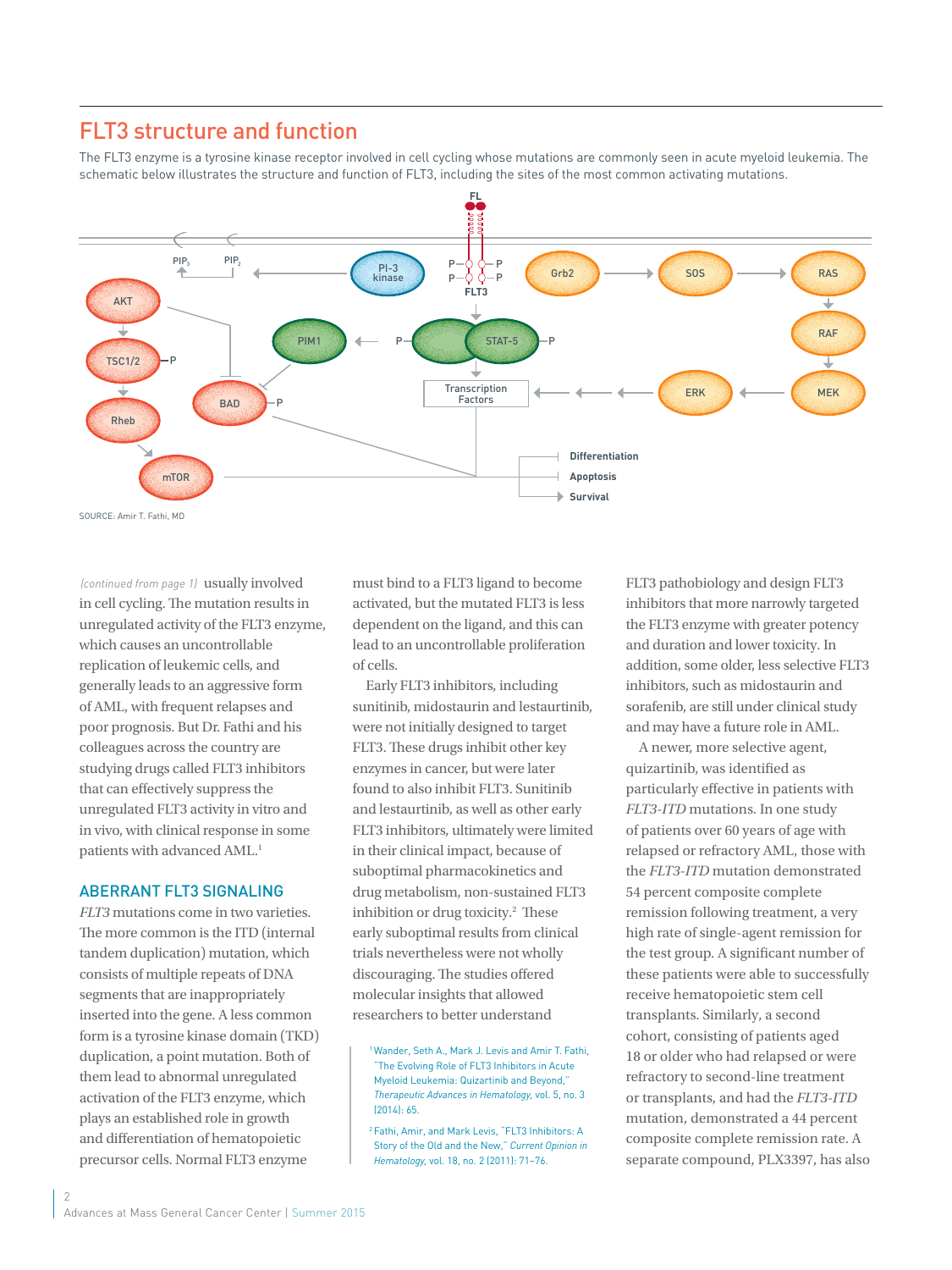been identified as a potent targeted inhibitor of *FLT3-ITD* mutant AML and is under study.

### OVERCOMING RESISTANCE

Additional trials assessing the efficacy of quizartinib and other FLT3 inhibitors are ongoing, even as new evidence suggests that many patients develop resistance to FLT3 inhibitors over time. Some research suggests that resistance to quizartinib and other FLT3 inhibitors develops because of new TKD mutations acquired after treatment has begun. Resistance has also been associated with upregulation of parallel and downstream signal transduction pathways. Other mechanisms may be implicated as well, including the tumor microenvironment, which may provide important pro-growth and anti-apoptotic cell signaling.

Some research indicates that combinatorial FLT3 inhibitor therapy may prevent the emergence of resistance. One highly potent FLT3 inhibitor, crenolanib, has been found to be effective in patients who have developed resistance to other FLT3 inhibitors. This is thought to be related to crenolanib being a type I tyrosine kinase inhibitor, and therefore can bind the active conformation of the TKDaltered FLT3 enzyme. Further study will be needed to determine whether this finding will be of clinical use. Individual pharmacokinetics, toxicities and drug interactions may be a significant challenge in combinatorial therapies. ■

# **Contributors**

### **Amir T. Fathi, MD**

Medical Oncologist and Hematologist Massachusetts General Hospital Cancer Center afathi@partners.org

### **Seth A. Wander, MD, PhD**

Senior Resident in Medicine Massachusetts General Hospital Cancer Center swander@partners.org

# **Patient-Derived Models of Resistant Cancers**

## *Can cultured strains from patients promote individualized cancer therapy?*

Edicines are increasingly<br>tailored to the genetic and<br>molecular signatures of<br>individual cancers. But m<br>tumors quickly develop resistance tailored to the genetic and molecular signatures of individual cancers. But most tumors quickly develop resistance to drug therapies designed to inhibit target oncogenes, either through secondary resistance mutations in the oncogene or through the development of a "bypass track" that reactivates downstream proliferation and survival signals, which keeps the cell line alive even after the oncogene has turned off.<sup>1</sup> To identify personalized combinations of drugs that can overcome this resistance, a team of researchers from Massachusetts General Hospital Cancer Center helped to develop an innovative pharmacogenomic strategy, described in research published in the December 2014 issue of *Science*.

The study was a coordinated multidisciplinary effort spearheaded by researchers from Mass General Cancer Center. The team was led by Mass General medical oncologist Adam S. Crystal, MD, PhD; Jeffrey A. Engelman, MD, PhD, director of the Center for Thoracic Cancers at Mass General Cancer Center; Cyril Benes, PhD, director of the Center for Molecular Therapeutics at Mass General; and Alice T. Shaw, MD, PhD, thoracic oncologist at the Mass General Cancer Center, among others.

# CULTURING RESISTANT CELL LINES FROM PATIENT BIOPSIES

Using irradiated feeder cells, the team was able to grow lab cultures of 60 resistant cancer cell lines directly from biopsies of cancer patients. This offered an advance on previous efforts to study

resistance, which focused on two more problematic approaches: growing cell lines until drug resistance emerged, and analyzing biopsies of resistant cells to identify genetic anomalies.

Using these lab-grown cell lines, 201 different combinations of drugs were found to serve as effective therapies, or about 3.4 "hits" per cell line. The researchers genetically sequenced the cells and compared this against their pharmacological results to identify potential genetic causes of resistance. They were also able to detect previously unknown mechanisms of resistance that could not have been identified by genetic analysis alone. Such an approach can be helpful in the development of personalized therapies for resistant cancers that arise in clinical settings and guide future studies of cancer cell drug resistance. *(continued on page 4)* 

# Cell lines derived from patient biopsy

Phase contrast microscopy of a cell line derived from an EGFR-mutant lung cancer metastatic lesion with acquired resistance to EGFR inhibitors.



SOURCE: Jeffrey A. Engelman, MD, PhD. Reprinted with permission from AAAS.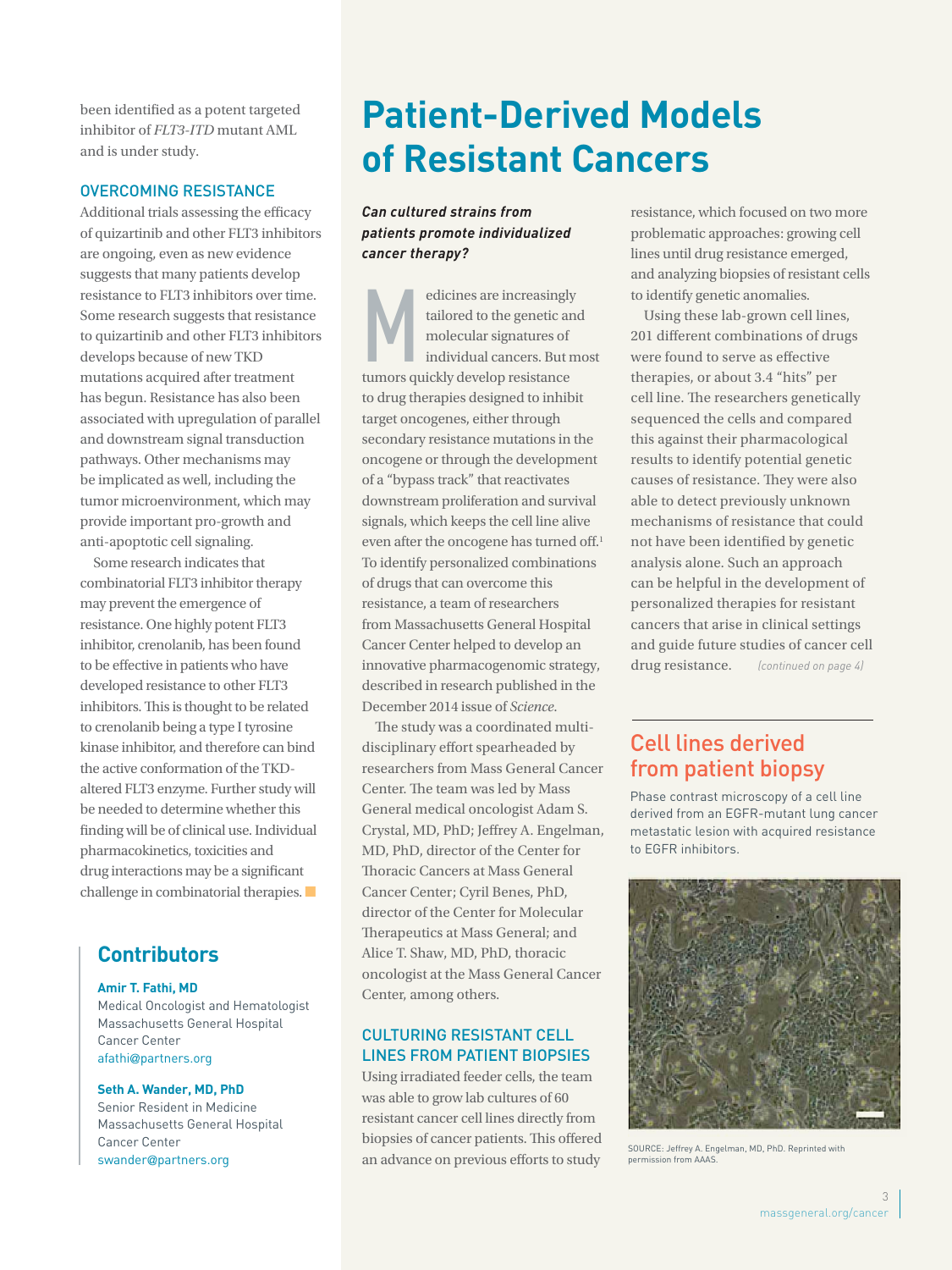# Schematic of work flow for finding effective agents

Cell line models of acquired resistance were obtained directly from biopsies of patients after the development of acquired resistance to either an EGFR inhibitor or an ALK inhibitor in the clinic. Screen drugs were then tested as single agents and in the presence of a single fixed concentration of the primary tyrosine kinase inhibitor (TKI).



SOURCE: Jeffrey A. Engelman, MD, PhD. Reprinted with permission from AAAS.

The resistant biopsy cells were taken from patients with non-small cell lung cancers (NSCLCs) that had progressed in spite of treatment with common targeted oncogene therapies, such as EGFR or ALK tyrosine kinase inhibitors.<sup>2</sup> To grow the resistant cell lines, in many cases, the researchers established cell viability on growth-arrested but bioactive "feeder" cells, and then transitioned off those cells prior to screening. The team had a 50 percent success rate at growing cell lines in the lab out of effusions and biopsy samples taken from NSCLC patients. Cell lines established from biopsy samples had a 38 percent survival rate. *(continued from page 3)* 

### IDENTIFYING MECHANISMS OF RESISTANCE AND COMBINATION THERAPIES

To identify drug combinations that could effectively treat acquired resistance, the group then subjected these cells to 76 different pharmacological agents as single agents and in the presence of a single fixed concentration of the primary

4

tyrosine kinase inhibitor (TKI) that inhibited the original oncogene. The 76 drugs were directed at a range of key regulators of cell proliferation and survival, including growth factor and development signaling pathways, apoptosis regulators, transcription and protein-folding machinery, and DNA damage sensors.

Their approach built on prior work that identified so-called bypass track mechanisms of acquired resistance, in which the original oncogene and bypass track both promote cell survival and proliferation through downstream signaling, such as PI3K (phosphatidylinositol 3-kinase) and MAPK (mitogen-activated protein kinase) pathways. To arrest growth and kill these cells requires simultaneous

1Crystal, Adam S., Alice T. Shaw, Lecia V. Sequist, et al., "Patient-Derived Models of Acquired Resistance Can Identify Effective Drug Combinations for Cancer," *Science*, vol. 346, no. 6126 (Dec. 2014): 1480-1486.

2 Niederst, Matthew J, and Jeffrey A. Engelman, "Bypass Mechanisms of Resistance to Receptor Tyrosine Kinase Inhibition in Lung Cancer," *Science Signaling*, vol. 6, no. 294 (Sept. 2013): re6. inhibition of the primary driver oncogene and the bypass track.

The soundness of their strategy was verified against five previously established models of acquired resistance developed in vitro with known bypass tracks. In these previously investigated models, unbiased screening of the 76 drug panels successfully identified known inhibitors. To identify effective combination treatments, the researchers then tested these same drug panels against 55 models of acquired resistance with unknown mechanisms of resistance.

Researchers are currently working to speed up testing so that effective drug combinations for individual patients can be identified as a routine diagnostic test within three to four weeks. ■

# **Contributor**

## **Jeffrey A. Engelman, MD, PhD**

Director, Center for Thoracic Cancers Massachusetts General Hospital Cancer Center jengelman@partners.org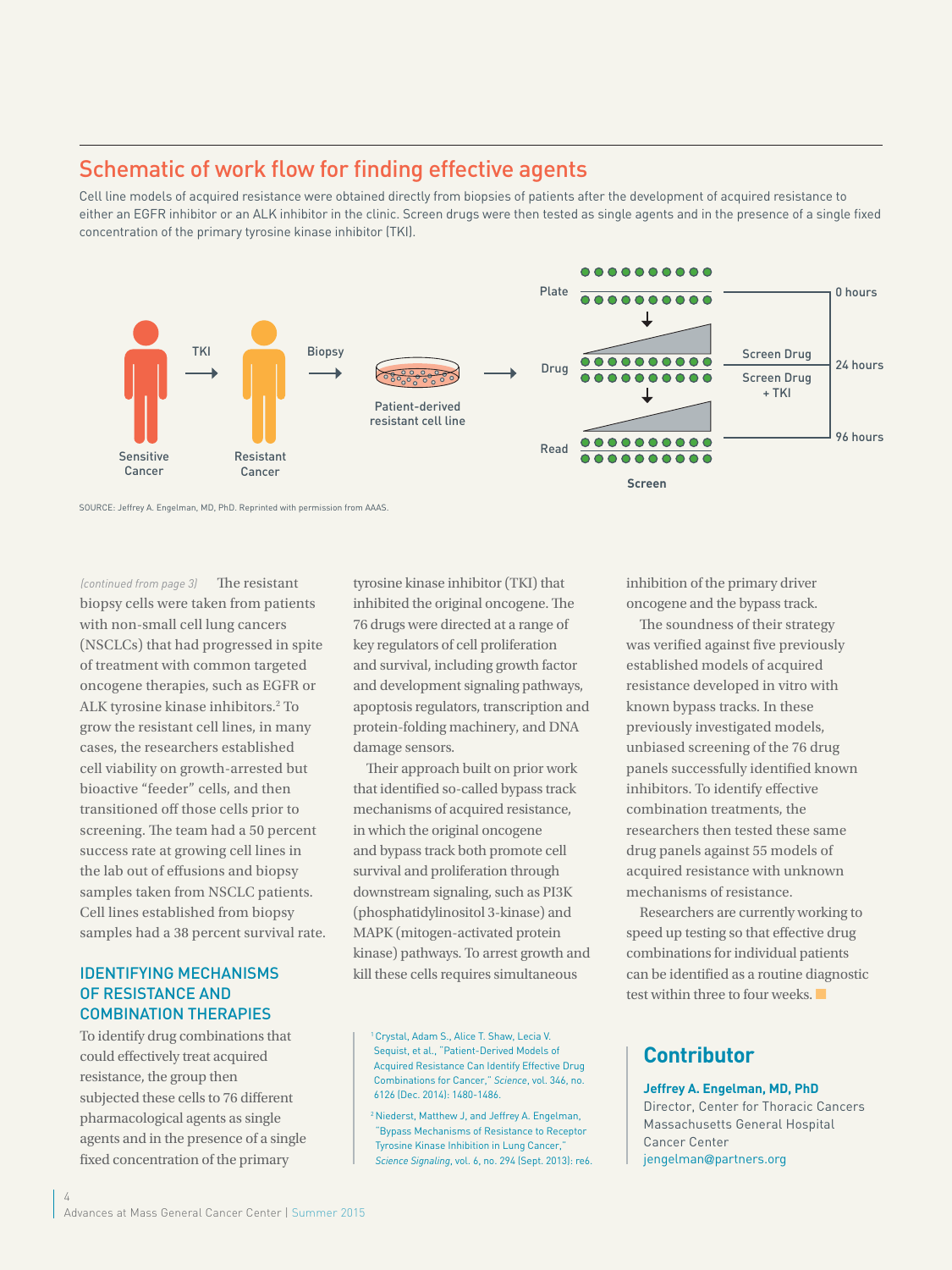# **Inhibition of the Alternative Lengthening of Telomeres (ALT) Pathway**

## *Can the ALT pathway be disrupted to treat cancer?*

 $\prod_{\text{const}}$ he telomere plays a key role in the continuous duplication of proliferating cells, and its erosion eventually leads to a cell's senescence. Cancer cells overcome this replicative senescence in one of two ways: through activating telomerase, an enzyme that extends telomeres, or using another process called the alternative lengthening of telomeres (ALT) pathway. In contrast to the RNAdirected DNA synthesis by telomerase, ALT relies on recombination and replication of telomere DNA to extend telomeres. But precisely how the ALT pathway is activated in cancer cells and how it works mechanistically remain largely unclear.

Roughly 5 percent of human cancers, and possibly more, utilize ALT; the process is prevalent in up to 60 percent of osteosarcomas and 40 percent to 60 percent of glioblastomas. Currently, no cancer therapies specifically disrupt ALT pathways.1 Lee Zou, PhD, and his team at the Massachusetts General Hospital Cancer Center investigated the molecules and genes that drive the ALT pathway and how new treatments might disrupt this process.

## TERRA CONTROLS SINGLE-STRANDED DNA BINDING PROTEIN RPA

In a paper published in *Science* in January 2015,<sup>2</sup> Dr. Zou and his team mapped a model of critical steps along the ALT pathway. The processes that maintain telomeres employ replication protein A (RPA), a single-stranded DNA

binding protein. Dr. Zou and his team had previously investigated the role for RPA at telomeres<sup>3</sup> and found that it associated transiently with telomeres during S phase of DNA replication. This process is facilitated by a type of RNA called telomeric repeat-containing RNA (TERRA). Levels of TERRA fluctuate during the cell cycle as RPA binds and detaches from telomeres.

Some of the cell lines under investigation, however, did not show this fluctuation in TERRA throughout the cell cycle. Dr. Zou and his team postulated that such cancer cell lines were those without active telomerase, relying instead on the ALT pathway, which lengthens telomeres through recombination with telomeric DNA sequences from the same or other chromosomes.

Dr. Zou and his team then looked to

other known factors of ALT pathways that might intersect with TERRA fluctuation. Previously published research had shown that cancer cell lines using ALT commonly carry mutations in the ATRX gene, but researchers did not have a working model of its mechanisms. Knockdown of ATRX protein in ATRX-expressing cancer cells disrupted TERRA's fluctuation, recapitulating the situation in ALTpositive cancer cells. The study predicted that if TERRA levels did not change, RPA binding must be dysregulated as well. And indeed the team found that in cells that use the ALT pathway, RPA binds persistently to telomeres, not detaching after replication.

## INHIBITING ATR DISRUPTS ALT

This insight into the role of RPA proved to be key *(continued on page 6)* 

# The difference between telomerase and ALTmediated telomere elongation

In cells that use ALT, a mutation in ATRX seems to drive the ALT pathway by creating TERRA dysregulation, which in turn affects RPA, leading it to stay bound to the telomere and activate the kinase ATR. In Dr. Zou's experiment, inhibiting ATR led to cell death by stopping the ALT pathway.

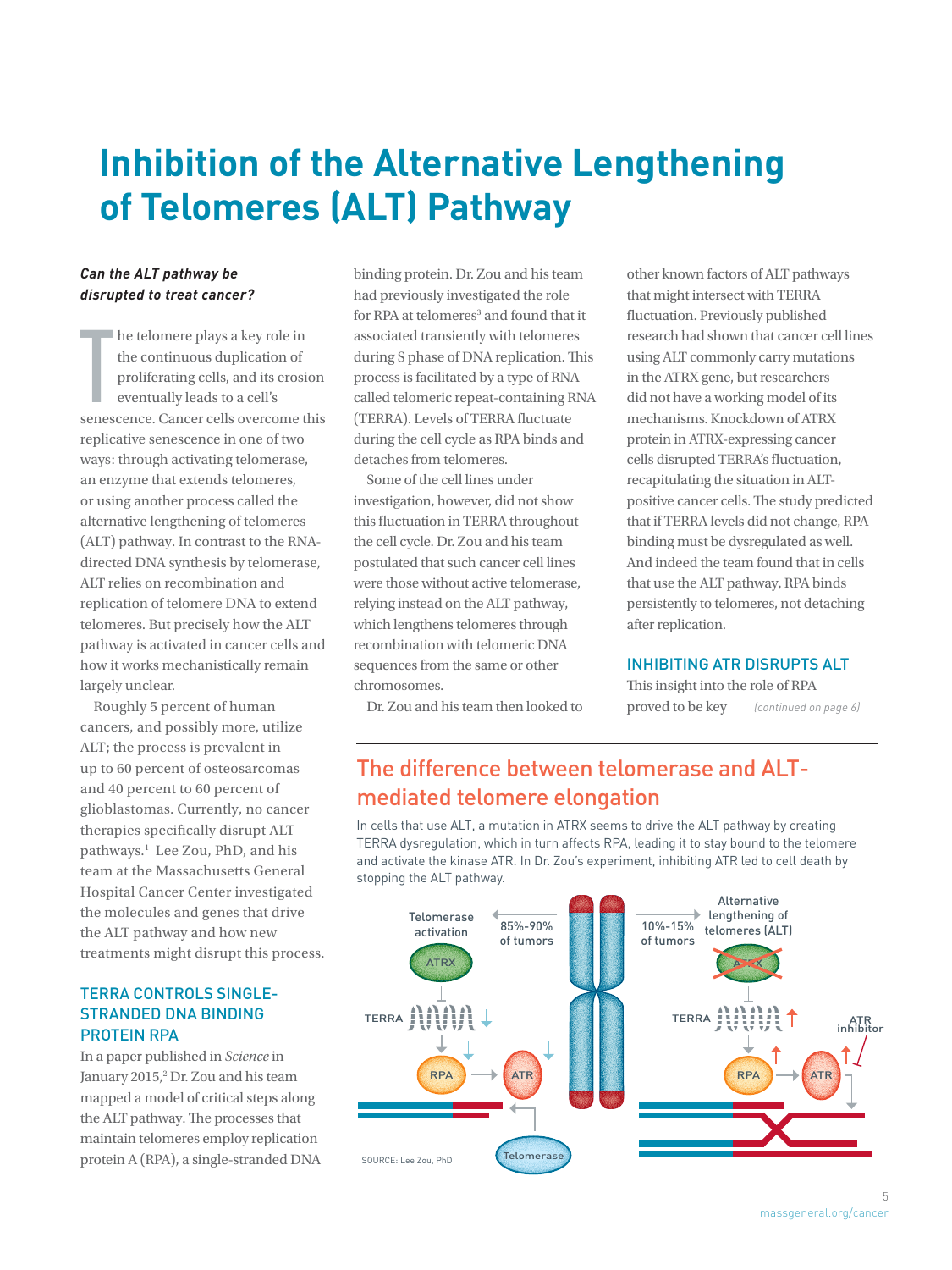(continued from page 5) in mapping the ALT pathway. RPA functions as a DNA repair protein that promotes DNA recombination, and the ALT pathway is known to be a process that is dependent on recombination. Dr. Zou's team discovered that loss of ATRX leads to dysregulation of TERRA, which in turn causes RPA to bind persistently to telomeres. Then the persistent binding of RPA promotes recombination and the activation of the ALT pathway, allowing the cancer to continue to proliferate.

A further investigation, however, revealed that the ATRX mutation alone is not enough to activate this ALT pathway, and a fuller understanding of this mechanism is needed. Dr. Zou's team postulates that ALT is established via a multistep process that includes loss of ATRX, as well as additional genetic or epigenetic changes.

The model presented a novel avenue for treatment. Previous research by Dr. Zou and his colleagues had shown that RPAbound single-stranded DNA activates the kinase ATR, which is known to be a master regulator of DNA repair and recombination. The implication of

# ATR inhibitor disrupts the ALT pathway

Application of an ATR inhibitor (VE-821) disrupts the colocalization of telomeres (marked by TRF2) and promyelocytic leukemia protein bodies (marked by PML) in ALT-positive U2OS cells. The colocalization of telomeres and PML bodies is a hallmark of the ALT pathway.



SOURCE: Lee Zou, PhD

RPA in ALT suggests that this pathway may also be regulated by ATR and susceptible to ATR inhibitors.

Dr. Zou and his team tested the ATR inhibitors VE-821 and AZ20. These selectively eliminated ALT-positive osteosarcoma and glioblastoma cancer cells, leading to the rapid death of these cells. (The expectation was that cell death would happen more gradually.) While the mechanism is not yet fully understood, Dr. Zou speculates that cancer cells relying on

the ALT pathway have rewired their DNA repair pathways to maintain telomeres. Thus, eliminating ALT would have a dramatic effect on cellular survival.

With further research and clinical trials, ATR inhibitors such as VE-821 and AZ20 could offer a promising treatment for those tumors dependent on the ALT pathway. ■

1 Shay, Jerry W., Roger R. Reddel and Woodring E. Wright, "Cancer and Telomeres—An ALTernative to Telomerase," *Science*, vol. 336, no. 1687 (June 15, 2012): 1388–90.

2 Flynn, Rachel L, Kelli E. Cox, Maya Jeitany, Hiroaki Wakimoto, et al., "Alternative Lengthening of Telomeres Renders Cancer Cells Hypersensitive to ATR Inhibitors," *Science,* vol. 347, no. 6219 (January 16, 2015): 273–277.

3 Flynn, Rachel L., Richard C. Centore, Roderick J. O'Sullivan, Rekha Rai, et al., "TERRA and hnRNPA1 Orchestrate an RPA-to-POT1 Switch on Telomeric Single-Stranded DNA," *Nature*, vol. 471, no. 7339 (March 24, 2011): 532–6.

# **Contributor**

### **Lee Zou, PhD**

Associate Scientific Director, Massachusetts General Hospital Cancer Center The Jim & Ann Orr MGH Research Scholar, Massachusetts General Hospital Professor of Pathology, Harvard Medical School lzou1@partners.org

# Cell viability and the ALT pathway

MGG119, an ALT-positive glioma stem cell line, and MGG4, a telomerase-positive glioma stem cell line, were each treated with increasing concentrations of VE-821, an ATR inhibitor. MGG119<sup>ALT</sup> cells showed significantly decreased cell viability as compared with MGG4TEL cells, demonstrating that VE-821 is selectively effective in killing ALT glioma stem cells.



6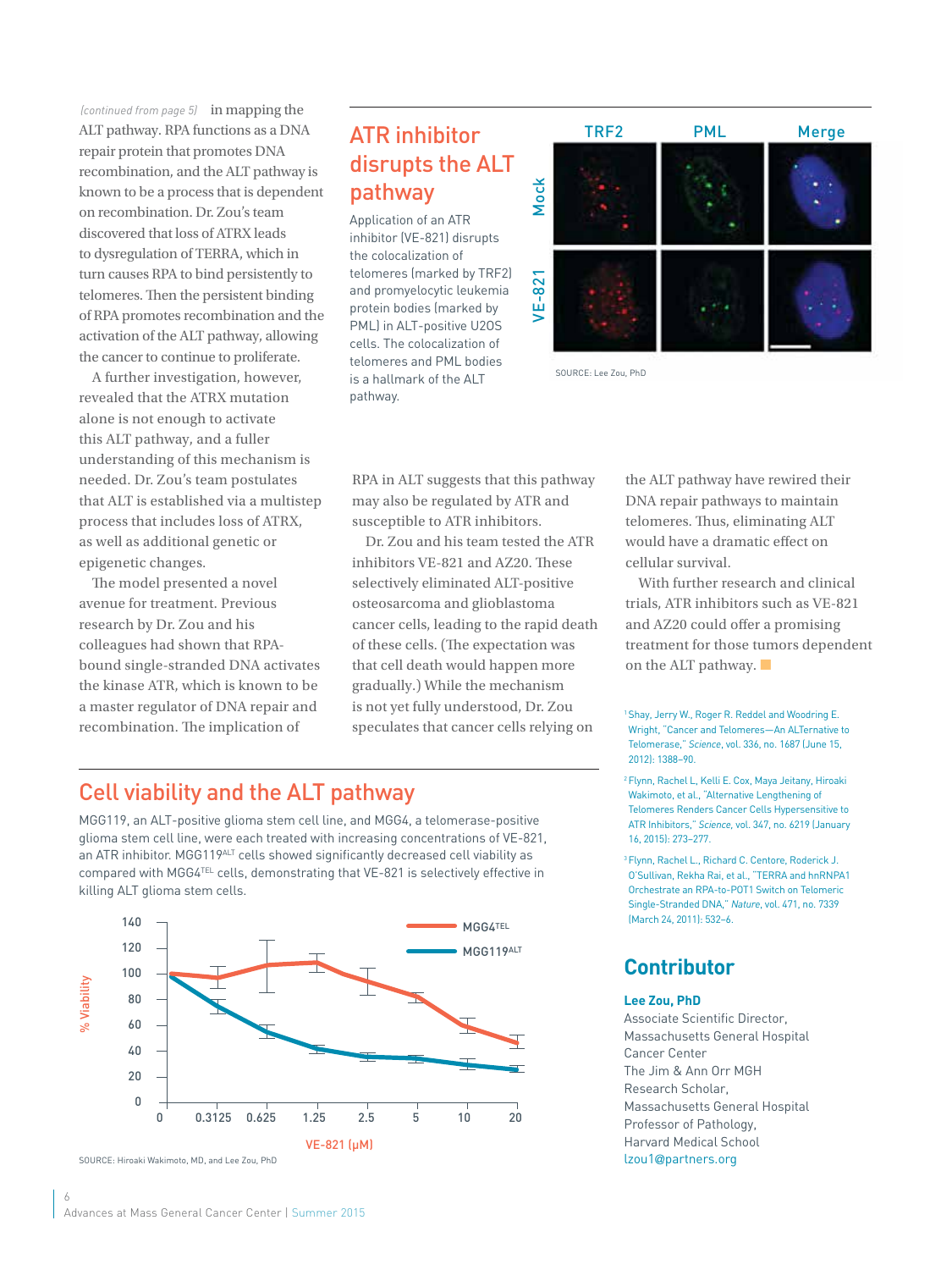# **Selected Open Clinical Trials**

The Massachusetts General Hospital Cancer Center conducts nearly 400 clinical trials. These trials are conducted through Dana-Farber/Harvard Cancer Center, an NCI-designated Comprehensive Cancer Center, and may be open at other member institutions.

For a complete list, go to massgeneral.org/cancer/trials. To receive a monthly email about select open clinical trials at the Cancer Center, please send your contact information to MGHAdvancesinCancer@partners.org.

#### **BONE MARROW TRANSPLANT**

13-239

Trial of brentuximab vedotin for refractory chronic graft vs. host disease (GVHD)

**Phase I** | **Yi-Bin Chen, MD** | **617-726-1124**

#### **BREAST CANCER**

13-043

An open-label study of ARN-810 in postmenopausal women with locally advanced or metastatic estrogen receptor positive breast cancer

**Phase I** | **Aditya Bardia, MD, MPH** | **617-723-2208**

#### **GASTROINTESTINAL CANCERS**

13-542

An open-label, dose escalation trial of TH-302 in combination with gemcitabine and nab-paclitaxel in previously untreated subjects with metastatic or locally advanced unresectable pancreatic adenocarcinoma

**Phase I** | **Eunice Kwak, MD, PhD** | **617-726-8478**

#### **GENITOURINARY CANCERS**

#### 13-068

A multicenter, randomized, double-blind, placebocontrolled study of ARN-509 in men with nonmetastatic (M0) castration-resistant prostate cancer

**Phase III** | **Matthew Smith, MD, PhD** | **617-724-5257**

#### **HEAD AND NECK CANCERS**

13-245

A dose escalation/randomized multicenter, open-label study of BYL719 in combination with cetuximab in patients with recurrent or metastatic head and neck squamous cell carcinomad thyroid carcinoma

**Phase Ib/II** | **Lori Wirth, MD** | **617-724-4000**

#### **HEMATOLOGY**

14-344

A prospective, noninterventional study of disease progression and treatment of patients with polycythemia vera in United States academic or community clinical practices

**David Kuter, MD, DPhil** | **617-726-8743**

#### **LEUKEMIA**

13-371

A multicenter, open-label, dose-escalation, safety, pharmacokinetic, pharmacodynamic and clinical activity study of orally administered AG-221 in subjects with advanced hematologic malignancies with an IDH2 mutation

**Phase I** | **Amir Fathi, MD** | **617-726-6799**

#### **LYMPHOMA**

14-096

A study of carfilzomib plus belinostat in relapsed/ refractory non-Hodgkin's lymphoma subtypes

**Phase I** | **Jeremy S. Abramson, MD** | **617-726-8743**

# **Access Mass General Cancer Center Targeted Clinical Trials: TargetedCancerCare.org**

**At the Mass General Cancer Center, we are closing the gap between groundbreaking gene-based cancer research and life-changing treatments. We developed and launched an industry-leading website, TargetedCancerCare.org, that connects users with the Cancer Center's innovative clinical research in the field of targeted cancer therapies.**

#### **TargetedCancerCare.org features:**

- **The latest information related to tumor-specific genetic and molecular biomarkers**
- **An interactive tool that enables users to search for targeted cancer therapy clinical trials. Users can input as much information as they have available, searching by disease type, cancer gene or specific mutation**
- **Customized search results**
- **A user-friendly format designed to guide physicians through what can be an increasingly complex field with unique opportunities**

#### **MELANOMA**

14-186

A study of AT13387 in combination with dabrafenib and trametinib in BRAF-inhibitor resistant patients with BRAF-mutant melanoma

**Phase I** | **Ryan Sullivan, MD** | **617-643-3614**

#### **MULTIPLE MYELOMA**

#### 14-049

A multicenter, randomized, open-label study of carfilzomib with or without ARRY-520 in patients with advanced multiple myeloma

**Phase II** | **Noopur Raje, MD** | **617-724-4000**

#### **NEURO-ONCOLOGY**

10-439

Study of proton radiation therapy for low-grade gliomas

**Phase II** | **Helen Shih, MD** | **617-724-9627**

#### **PEDIATRIC CANCERS**

09-361

A study of proton beam radiotherapy for medulloblastoma and pineoblastoma: an assessment of acute toxicity and long-term neurocognitive, neuroendocrine and ototoxicity outcomes

#### **Phase II** | **Torunn Yock, MD** | **617-726-6876**

#### **SARCOMA**

13-115

A study of olaparib and temozolomide in adult patients with recurrent/metastatic Ewing's sarcoma following failure of prior chemotherapy

**Phase I** | **Edwin Choy, MD** | **617-643-0230**

#### **TARGETED THERAPIES**

#### 14-282

A multicenter, open-label study of CLR457, administered orally in adult patients with advanced solid malignancies

**Phase I/II** | **Dejan Juric, MD** | **617-726-6500**

#### **THORACIC CANCERS**

 $1/4 - 1/16$ 

A biomarker-driven master protocol for second-line therapy of squamous cell lung cancer

**Phase II/III** | **Rebecca Heist, MD** | **617-724-4000**